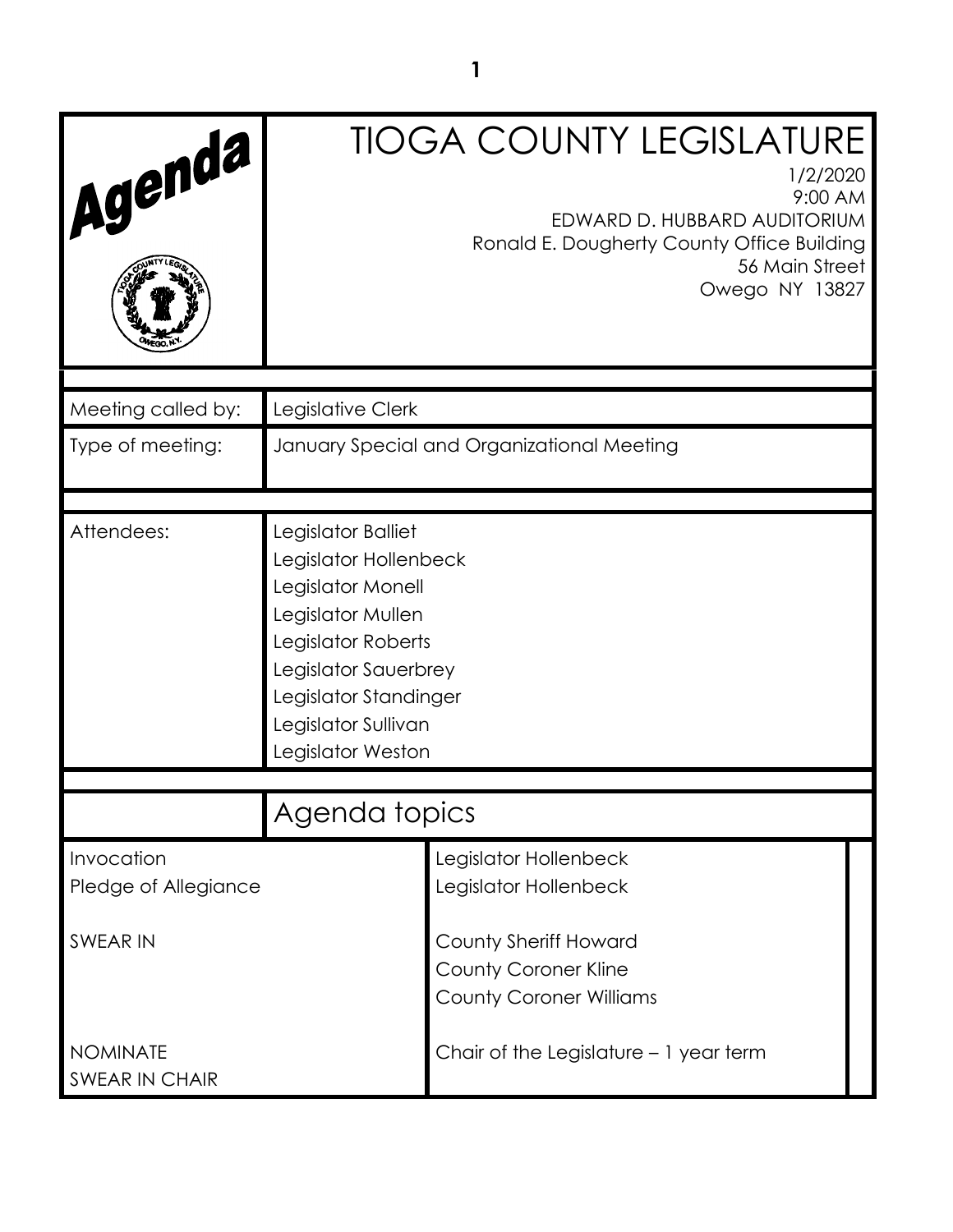| <b>NOMINATE</b>                                |                         | Deputy Chair-1 year term                                    |  |
|------------------------------------------------|-------------------------|-------------------------------------------------------------|--|
| <b>NOMINATE</b>                                |                         | Deputy Chair-1 year term                                    |  |
| SWEAR IN DEPUTY CHAIRS                         |                         |                                                             |  |
|                                                |                         |                                                             |  |
| <b>NOMINATE</b>                                |                         | Public Info Officer 1/2/20-12/31/20                         |  |
| <b>NOMINATE</b>                                |                         | Republican Majority Leader 1/2/20-12/31/20                  |  |
|                                                |                         |                                                             |  |
|                                                |                         |                                                             |  |
| <b>Petitions, Communications &amp; Notices</b> |                         | <b>DISCLOSURES</b>                                          |  |
| Appointments                                   |                         |                                                             |  |
| <b>RESOLUTIONS:</b>                            | <b>Trips Authorized</b> |                                                             |  |
|                                                |                         | Designation of Official Depositories                        |  |
|                                                | 3.                      | Designate Official Newspapers                               |  |
|                                                | 4.                      | Designation of Newspaper for Republican Party               |  |
|                                                | 5.                      | Designation of Newspaper for Democratic Party               |  |
|                                                |                         | 6. Set Salary of Chair                                      |  |
|                                                |                         | 7. Fix dates and times of Tioga County Legislative Meetings |  |
|                                                |                         | 8. Annual Review of Procurement Policy                      |  |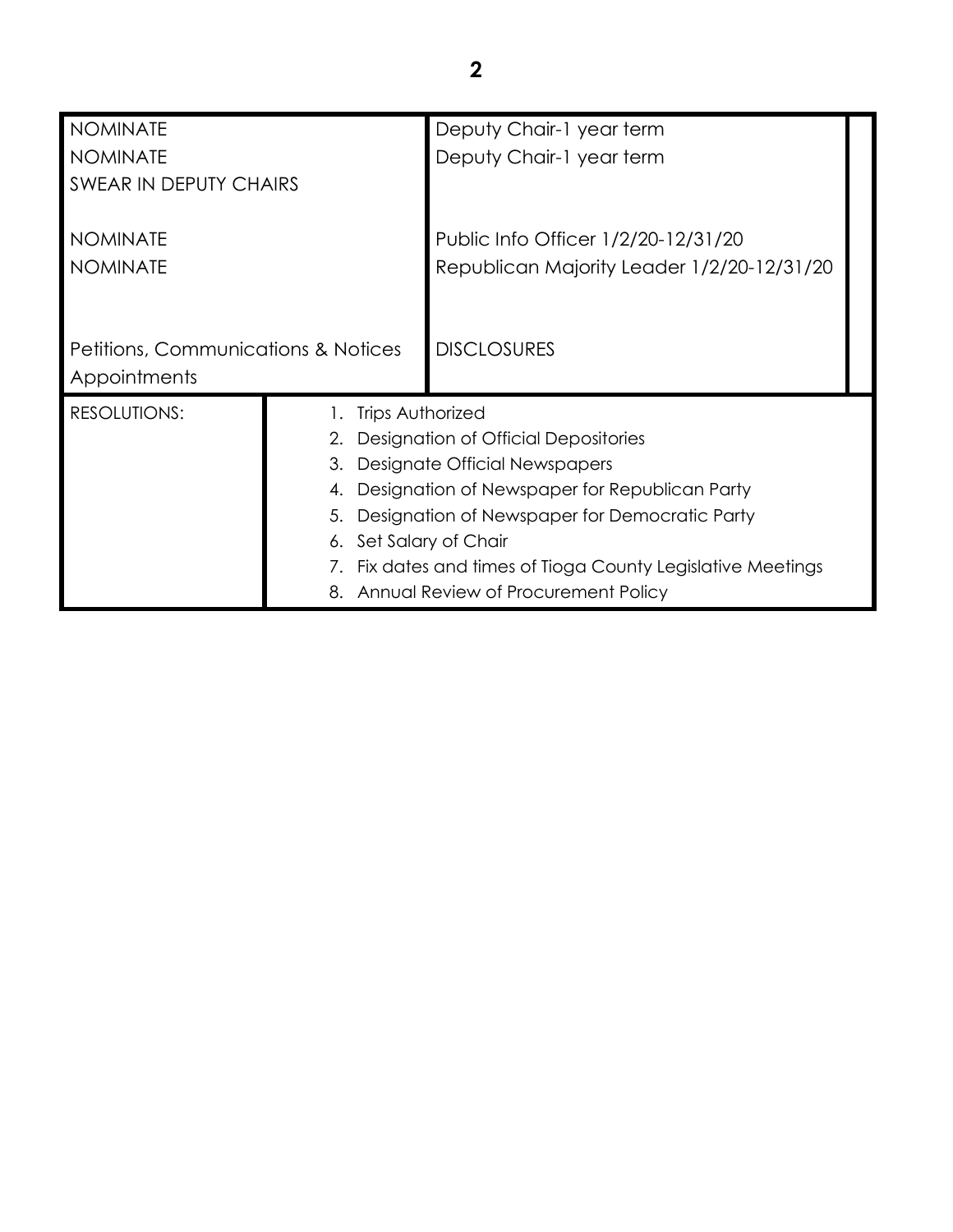### REFERRED TO: LEGISLATIVE WORKSESSION

RESOLUTION NO. – 20 TRIPS AUTHORIZED

RESOLVED: That the Chair and the Clerk of the County Legislature, the County Attorney, and County Legislators be, and they hereby are, authorized to make such trips as their duties may require and that their actual and necessary expenses for travel, meals and lodging incurred on such trips be a County charge.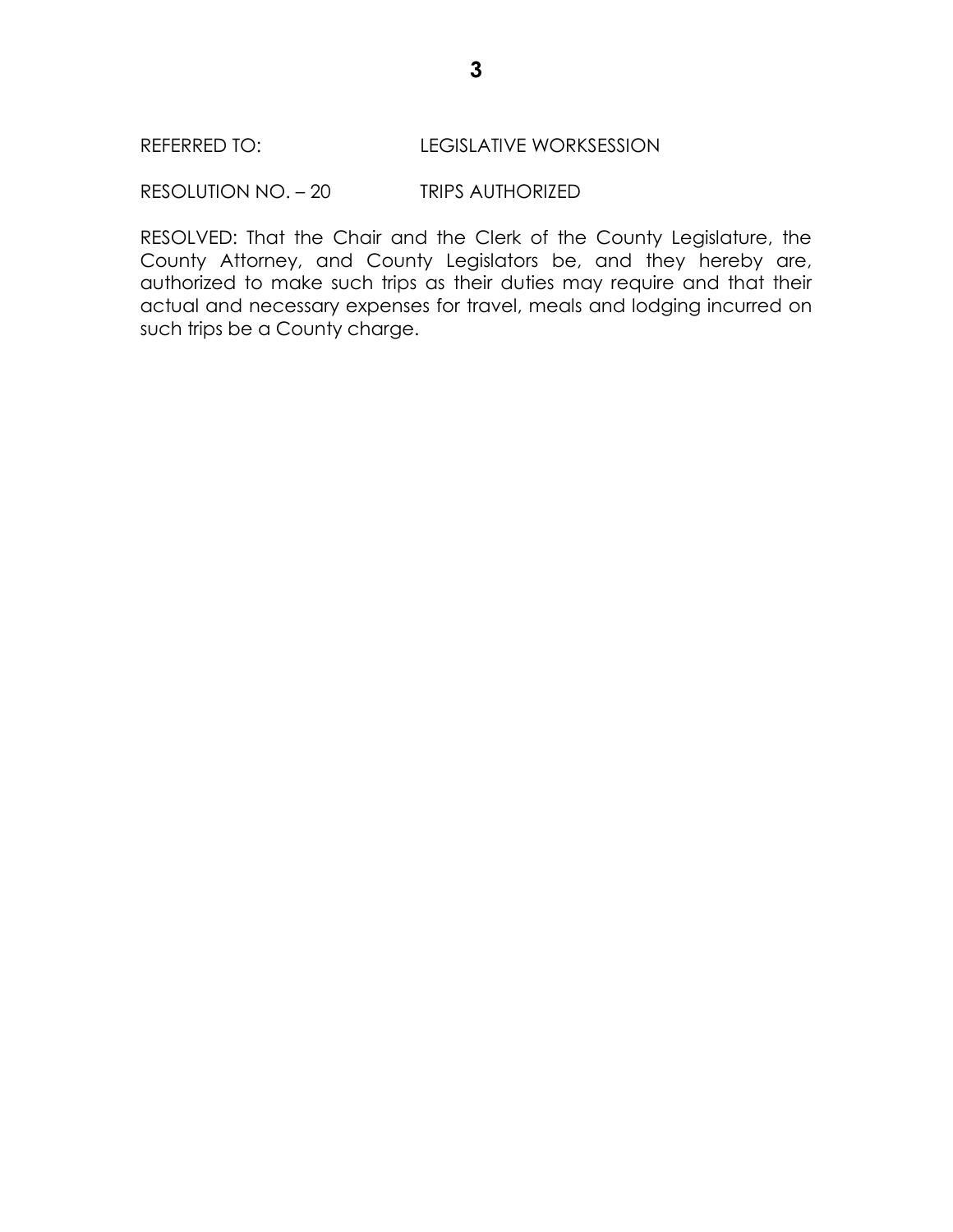# REFERRED TO: FINANCE/LEGAL COMMITTEE

### RESOLUTION NO. – 20 DESIGNATION OF OFFICIAL **DEPOSITORIES**

RESOLVED: That, pursuant to the powers vested in this Legislature by Section 212 of the County Law, as amended, the following Banks within New York State be, and they hereby are designated as depositories for the deposit of all monies received by the County Treasurer, to an amount not to exceed the sum set opposite the name of each Bank as follows:

| JP Morgan Chase Bank                  | \$30,000,000 |
|---------------------------------------|--------------|
| Chemung Canal Trust Company           | \$30,000,000 |
| Community Bank, N.A.                  | \$30,000,000 |
| Key Bank Corporation                  | \$30,000,000 |
| M&T Bank                              | \$30,000,000 |
| Tioga State Bank                      | \$30,000,000 |
| National Bank and Trust Company, N.A. | \$30,000,000 |
| M&T Securities, Inc.                  | \$30,000,000 |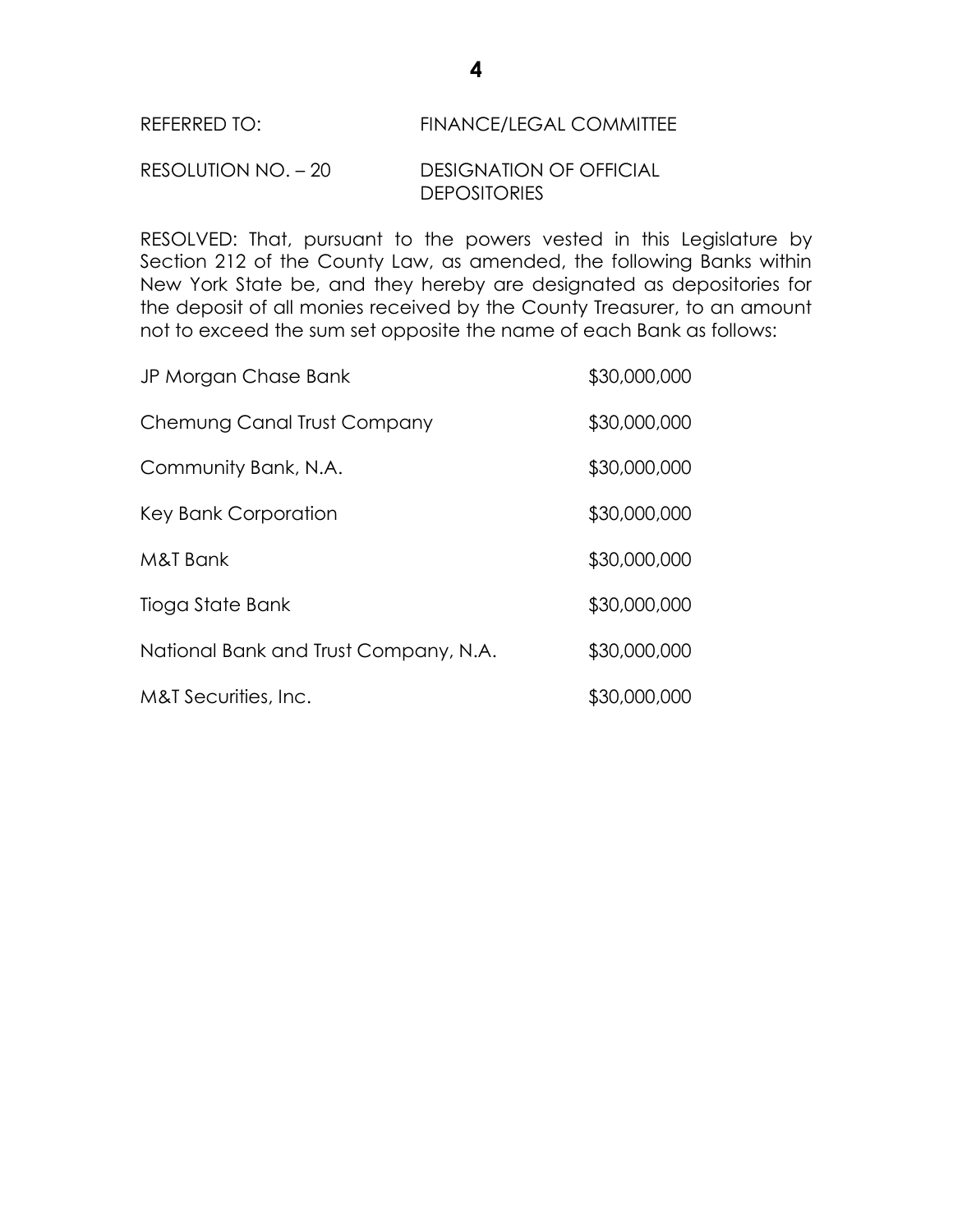#### REFERRED TO: LEGISLATIVE WORKSESSION

RESOLUTION NO. – 20 DESIGNATE OFFICIAL NEWSPAPERS

RESOLVED: That the Tioga County Courier and the Morning Times are hereby designated official newspapers for the publication of all local laws, notices and other matters required by law to be published pursuant to County Law  $\delta$ 214, Subd. 2; and be it further

RESOLVED: That the Press and Sun Bulletin, a daily newspaper, is hereby designated as the official newspaper for purposes of publishing all local laws, notices and other matters required by law to be published at such times that there is insufficient time to publish in the above two newspapers.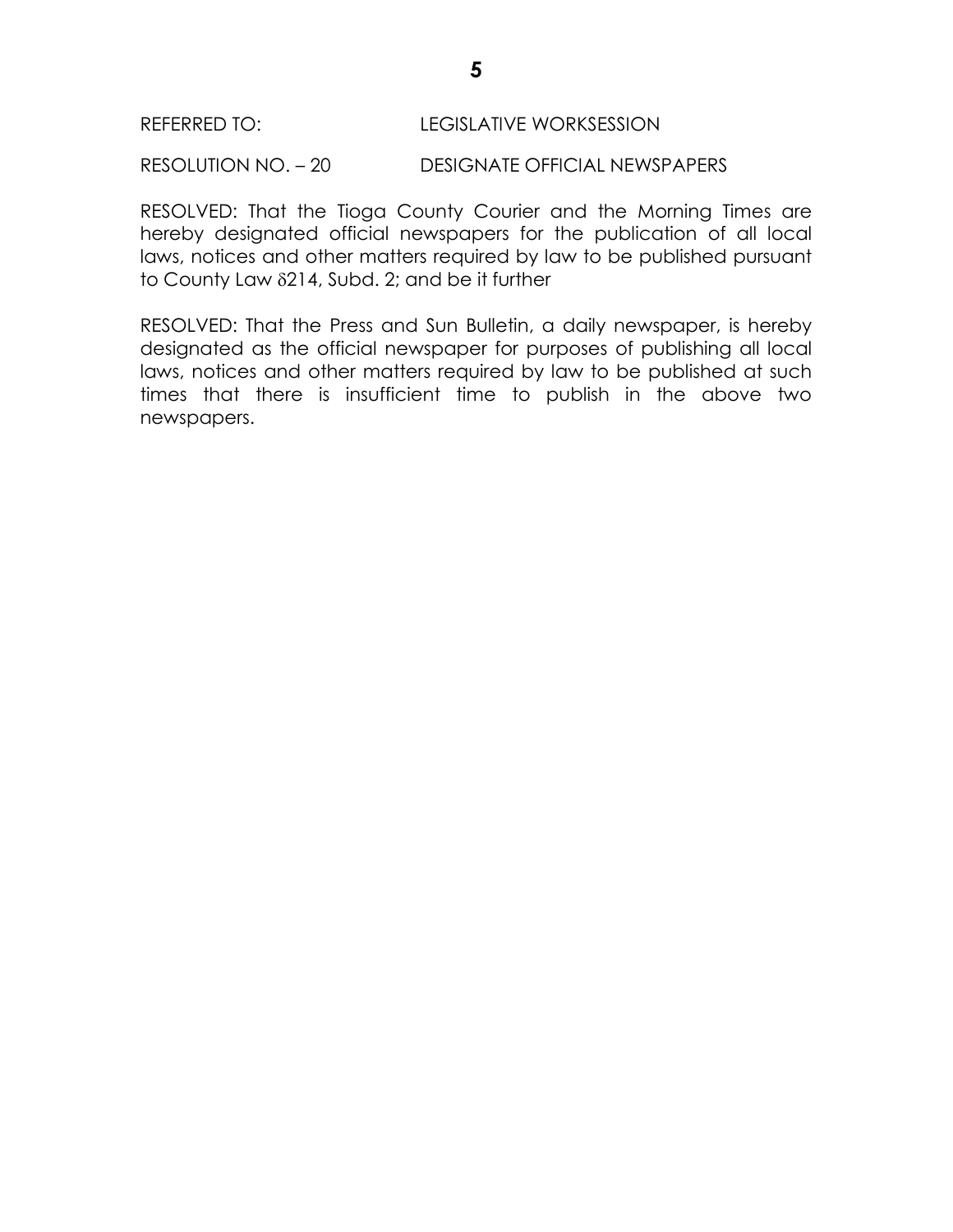RESOLUTION NO. – 20 DESIGNATION OF NEWSPAPER FOR REPUBLICAN PARTY

RESOLVED: That the Morning Times is hereby designated as the newspaper published in the County of Tioga for the Republican Party to publish the Election notices issued by the Secretary of State, and to publish the official canvass pursuant to County Law 214, Subd. 1.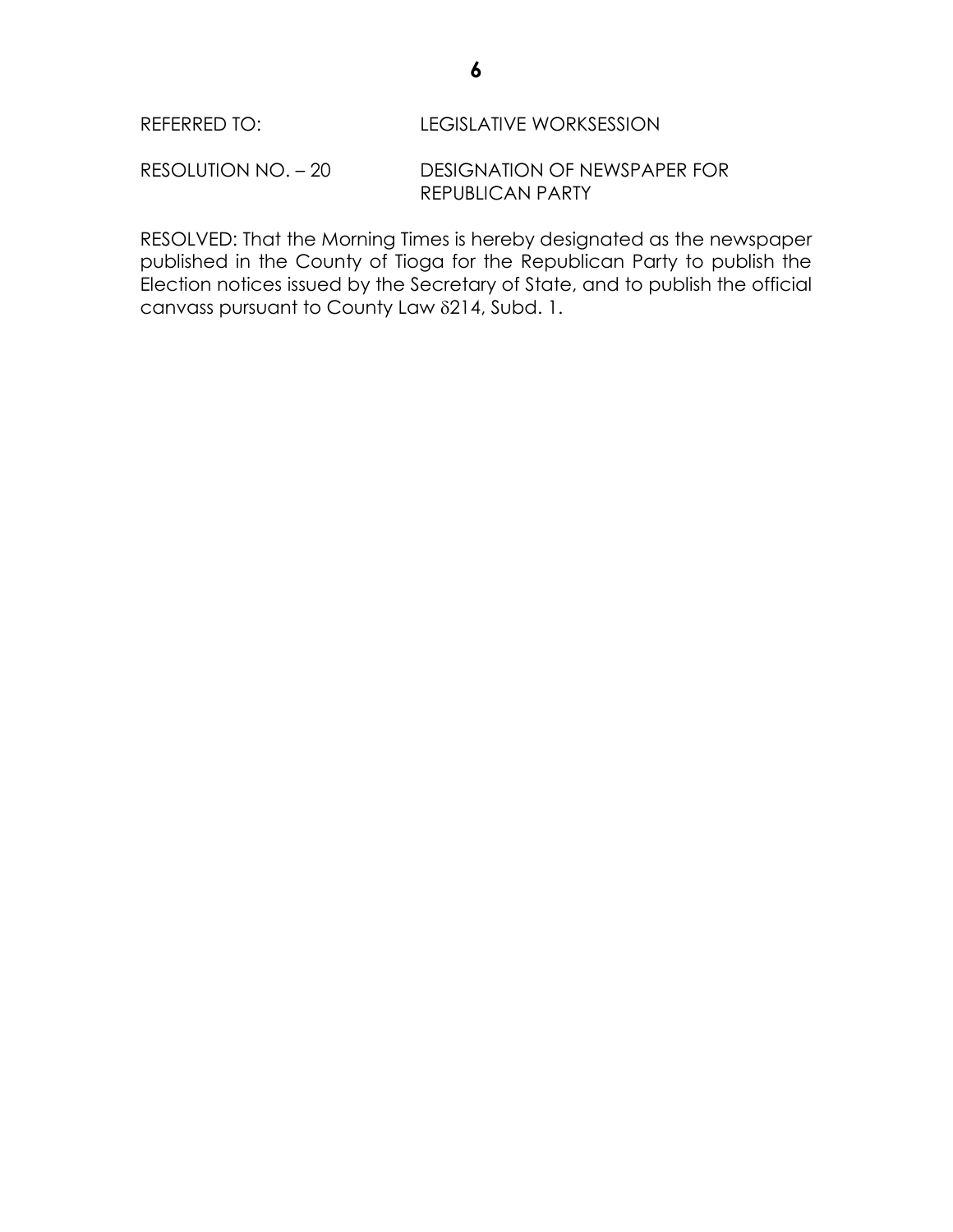RESOLUTION NO. – 20 DESIGNATION OF NEWSPAPER FOR DEMOCRATIC PARTY

RESOLVED: That the Tioga County Courier is hereby designated as the newspaper published in the County of Tioga for the Democratic Party to publish the Election notices issued by the Secretary of State, and to publish the official canvass pursuant to County Law 214, Subd. 1.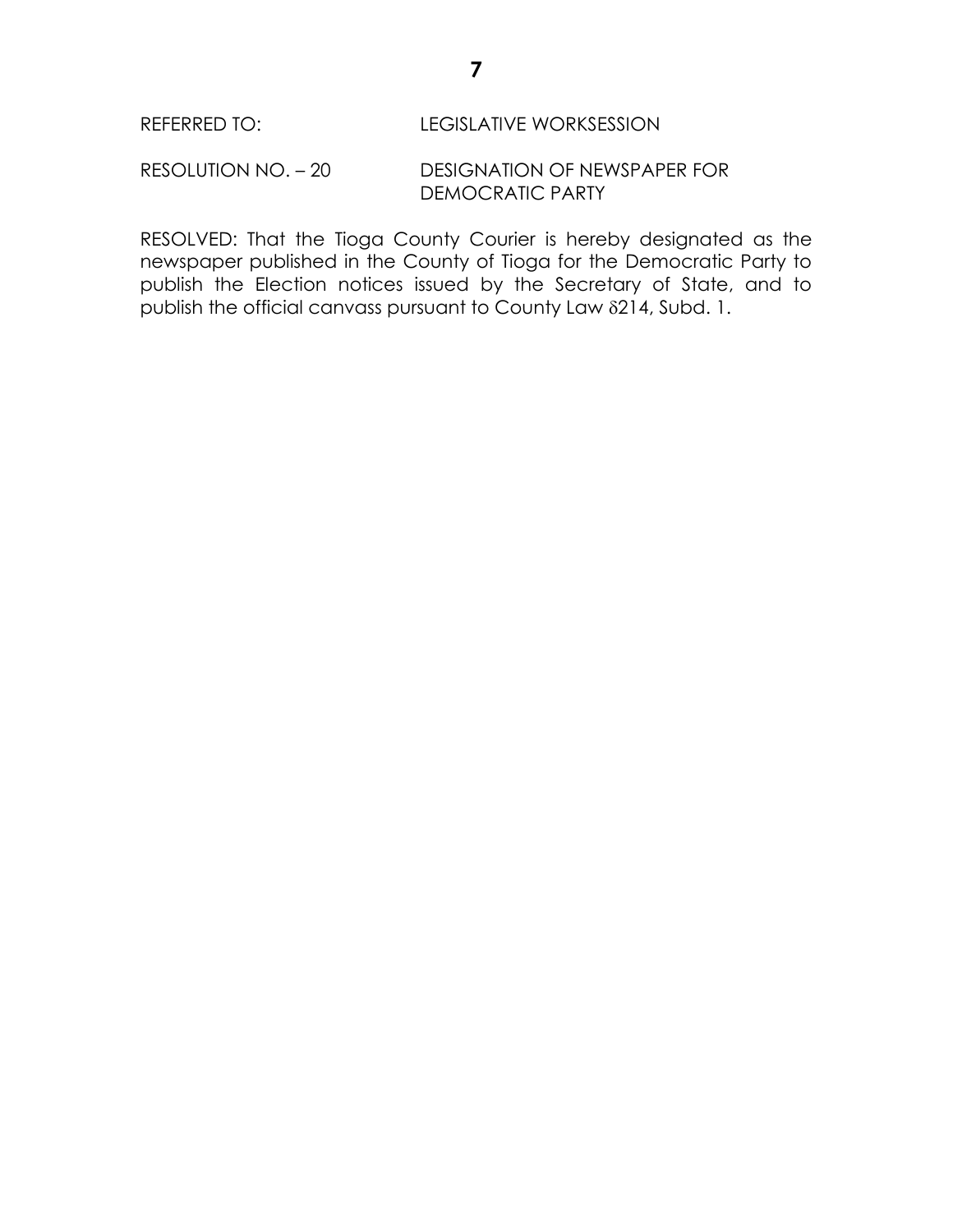RESOLUTION NO. - 20 SET SALARY OF CHAIR

RESOLVED: That the salary of the Chair of the Tioga County Legislature be set at \$36,675.00 per year, which includes the salary received as County Legislator of \$11,341.00 and an additional \$25,334.00 to serve as Chair.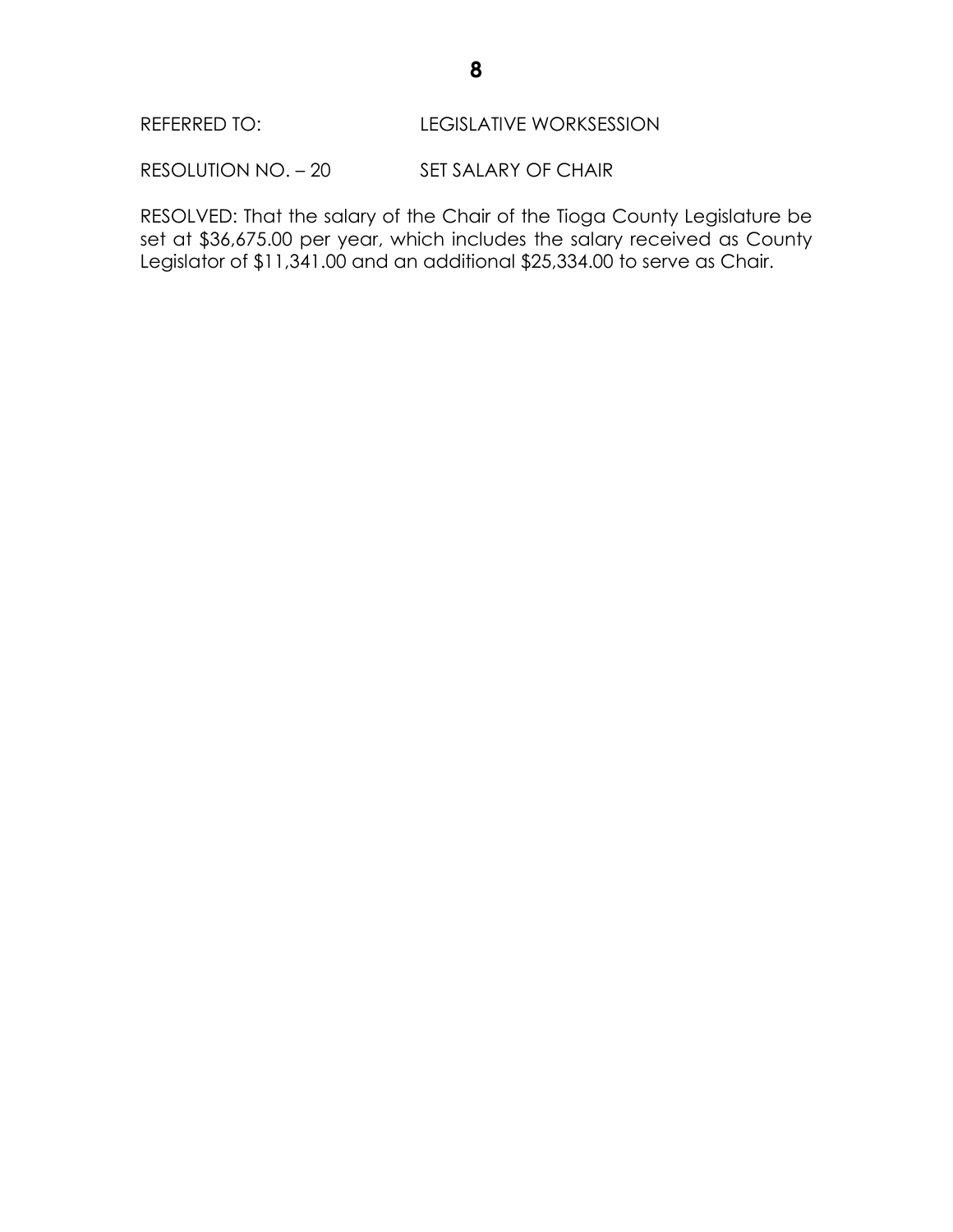### RESOLUTION NO. – 20 FIX DATES AND TIMES OF TIOGA COUNTY LEGISLATIVE MEETINGS

RESOLVED: That the Tioga County Legislature during 2020 shall meet regularly in the Edward D. Hubbard Auditorium of the Ronald E. Dougherty County Office Building, 56 Main Street, Owego, New York at 12:00 P.M. on the Tuesday following Committees which are held during the first full work week of the month; and be it further

RESOLVED: That the, March, June, September and December 2020 Legislative meetings shall be held at 6:00 P.M.